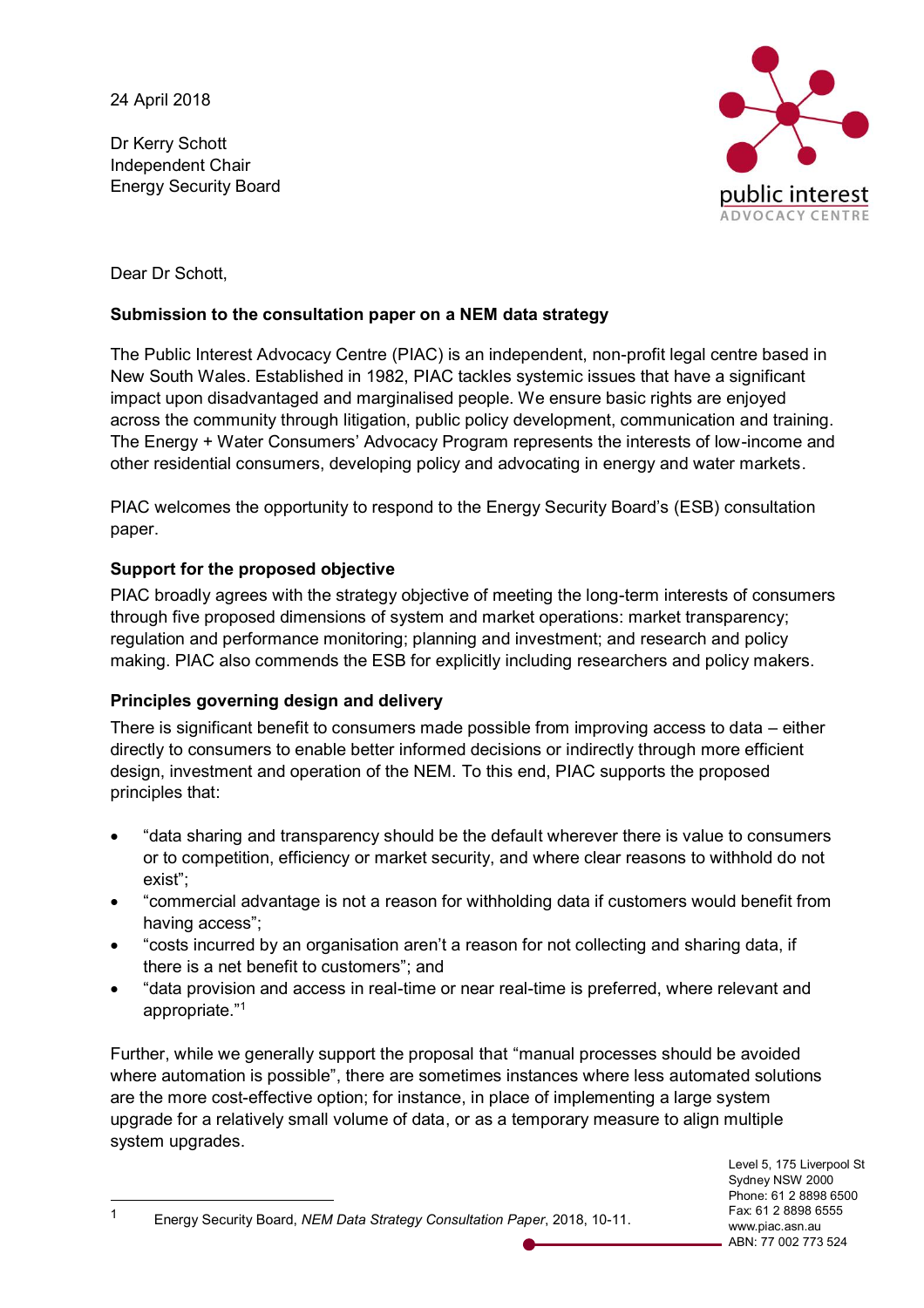### **Related reform processes**

PIAC has also been involved in related reform processes, including: the COAG Energy Council's project on facilitating access to consumer data and the Treasury's Consumer Data Right; and the register of distributed energy resources rule change. Copies of PIAC's submissions are attached. PIAC has noted that, while all consumers should have the opportunity to access energy and make use of data, they must not be obliged to become engaged just to access affordable energy. In developing any data access scheme, it is essential that:

- the benefits possible from having a consumer's actual data to make offers and quotes are passed through to consumers;
- there are appropriate protections in place against the potential misuse of data, especially from aggregating multiple data sources; and
- consumers provide explicit informed consent to what their data will be used for and where their data is going.

#### **Continued engagement**

PIAC would welcome the opportunity to meet with the ESB and other stakeholders to discuss these issues in more depth.

Yours sincerely,

## **Miyuru Ediriweera**

|                                                                                   |  | <b>VIGIN INDITION</b>                                                          |  |
|-----------------------------------------------------------------------------------|--|--------------------------------------------------------------------------------|--|
| Senior Policy Officer, Energy and Water<br><b>Public Interest Advocacy Centre</b> |  | Policy Team Leader, Energy and Water<br><b>Public Interest Advocacy Centre</b> |  |
|                                                                                   |  |                                                                                |  |

**Craig Memery**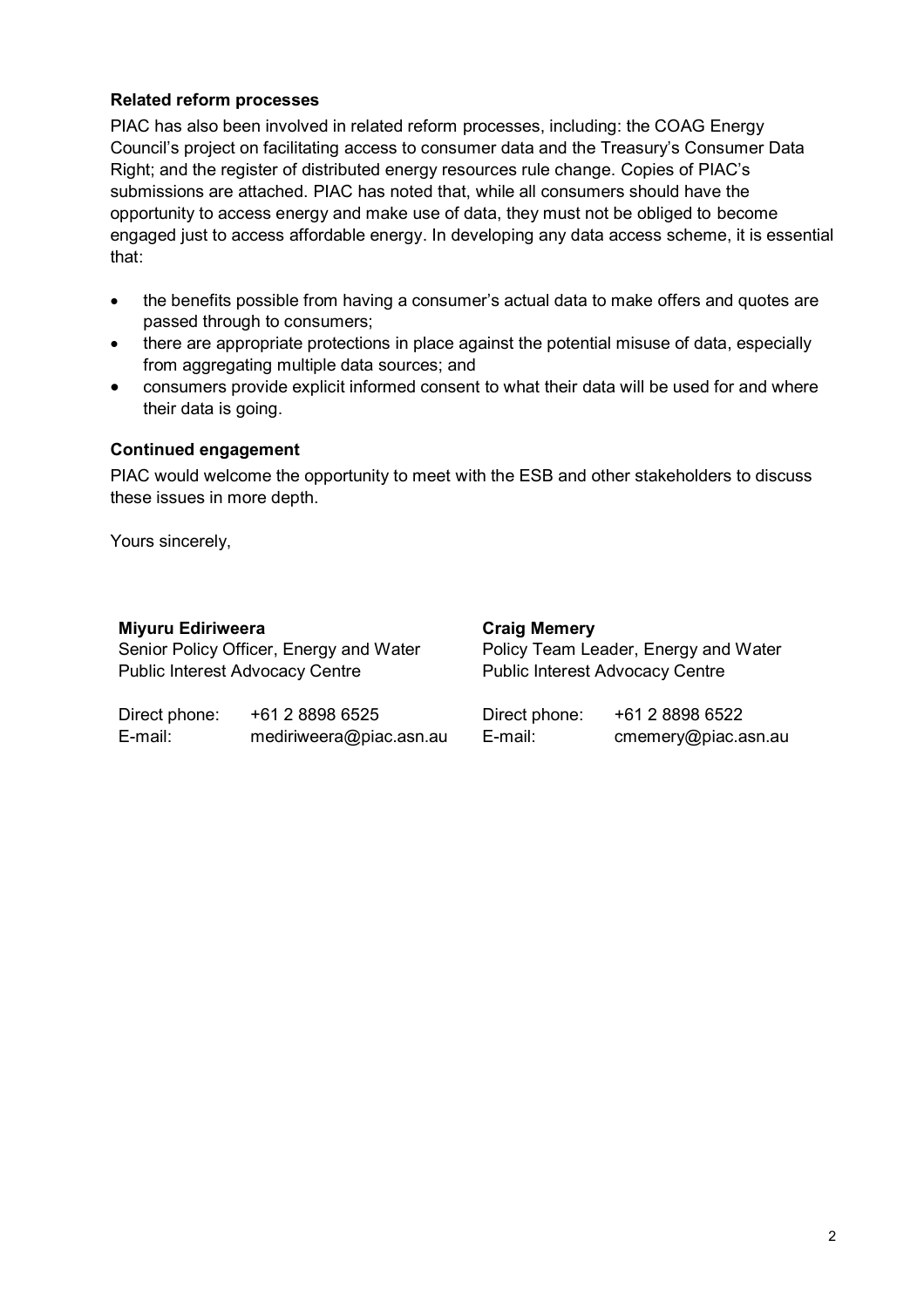26 March 2018

Sarea Coates Director, Energy Data and Consumer Analysis Department of the Environment and Energy PO Box 787 Canberra, ACT 2601



Dear Ms Coates,

#### **Submission to facilitating access to consumer electricity data**

The Public Interest Advocacy Centre (PIAC) is an independent, non-profit legal centre based in New South Wales. Established in 1982, PIAC tackles systemic issues that have a significant impact upon disadvantaged and marginalised people. We ensure basic rights are enjoyed across the community through litigation, public policy development, communication and training. The Energy + Water Consumers' Advocacy Program represents the interests of low-income and other residential consumers, developing policy and advocating in energy and water markets.

PIAC welcomes the opportunity to respond to the draft report prepared by HoustonKemp and notes the overlap of issues with the Open Banking report published by the Australian Government.

### **All consumers should have the opportunity, but not the obligation, to access energy data.**

PIAC supports greater engagement in the electricity market by those customers who wish to, and therefore, supports changes to facilitate improved access to useful electricity data for consumers and their agents. There are numerous benefits from this, ranging from making it easier for consumers to accurately compare different energy retail products, including different tariff structures, to optimally sizing a distributed energy system with regard to particular usage patterns and characteristics.

However, greater engagement must not be an obligation on consumers. Disadvantaged and vulnerable consumers who less engaged, either by choice or circumstance, must not be penalised for lack of engagement, and should still receive fair and reasonable energy services.

Opportunities to access information and compare products and services need to be as straight forward as possible. In PIAC's view, it should be no more complicated or time-consuming for a consumer to access information from a trusted third party than from an energy retailer, and this should be reflected in the arrangements for that third party accessing customer energy data.

In developing a data access scheme for the electricity sector and, more broadly, in implementing the Consumer Data Right, it is essential that:

- the benefits possible from having a consumer's actual data to make offers and quotes are passed through to consumers;
- there are appropriate protections in place against the potential misuse of data, especially from aggregating multiple data sources; and
- consumers provide explicit informed consent to what their data will be used for and where their data is going.

Level 5, 175 Liverpool St Sydney NSW 2000 Phone: 61 2 8898 6500 Fax: 61 2 8898 6555 www.piac.asn.au ABN: 77 002 773 524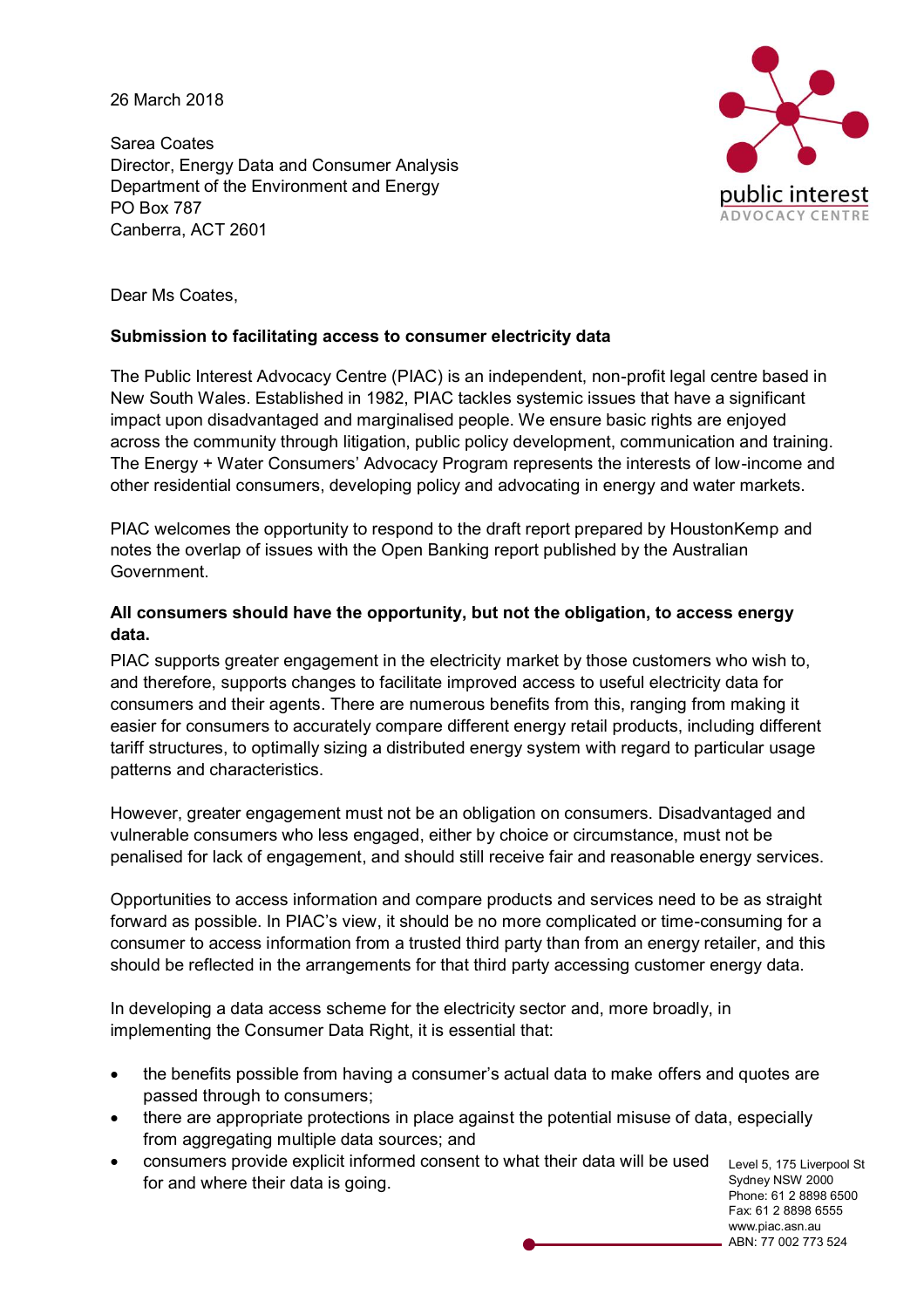## **The benefits of access to electricity data**

The AEMC's 2017 Retail Energy Competition Review found that while over 90% of those surveyed in NEM states with retail competition were aware of their ability to change retailers, less than half of respondents had done so in the past five years.<sup>1</sup> Consumers who are not engaged in the competitive retail market are at risk of paying more than they need to for essential energy services. These factors disproportionately impact disadvantaged and vulnerable consumers who are often least able to effectively engage with the complexities of the competitive retail market and also experience the greatest impact from unnecessarily high prices for essential energy services.

The concerns and difficulties of vulnerable and low-income households point to a failure of the retail electricity market to enable effective interaction by customers who are most in need. Removing barriers for a consumer to compare energy offers, such as by providing consumers with a 'green button' on the Energy Made Easy website to access their historical consumption data, will help consumers enjoy the benefits of competition.

## **Types of electricity data to be available**

PIAC appreciates that there is a wide range of possible electricity data streams and that making all of these available may add cost and time to the implementation of the data access scheme. PIAC considers that it may be practical and efficient to develop a set of priority data streams to be implemented initially, with the ability to include additional data streams in the future. We suggest that consumption data, meter configuration and retail price data should be considered as priorities.

This approach would allow customers to realise the benefits these priority data streams as soon as possible. It also helps to make the scheme future-proof as new data streams may be included as metering technology advances or conditions change such that different data streams become more significant. The introduction of 5-minute settlement in the wholesale energy market, for example, is one future development that may give rise to the need for such a change.

# **Cross-sectoral data access and the Consumer Data Right**

The Consumer Data Right envisages a scheme which would apply across multiple sectors of the Australian economy. Under this proposed model, an accredited third party could access consumer data from multiple sources.

Aggregating and correlating multiple data streams can reveal more of a customer's preferences than any one data stream or multiple data streams taken separately, and the value of the whole may be greater than the sum of its parts.

This could benefit consumers by finding more holistic solutions and better offers. However, it can also lead to greater consumer harm by exploiting the insights provided by this data.

Therefore, it is essential that in accrediting third parties, the ACCC and other relevant regulatory bodies remains cognizant of the multiplicative effect that having multiple data streams on a customer can provide. This is particularly important as a third party may apply for accreditation in multiple sectors one at a time or through mergers and acquisitions. Therefore, PIAC recommends that an application for accreditation not be considered in isolation but in terms of all the data streams available to the applying party.

 <sup>1</sup> AEMC, *2017 Retail Energy Competition Review*, 2017, pg. ii.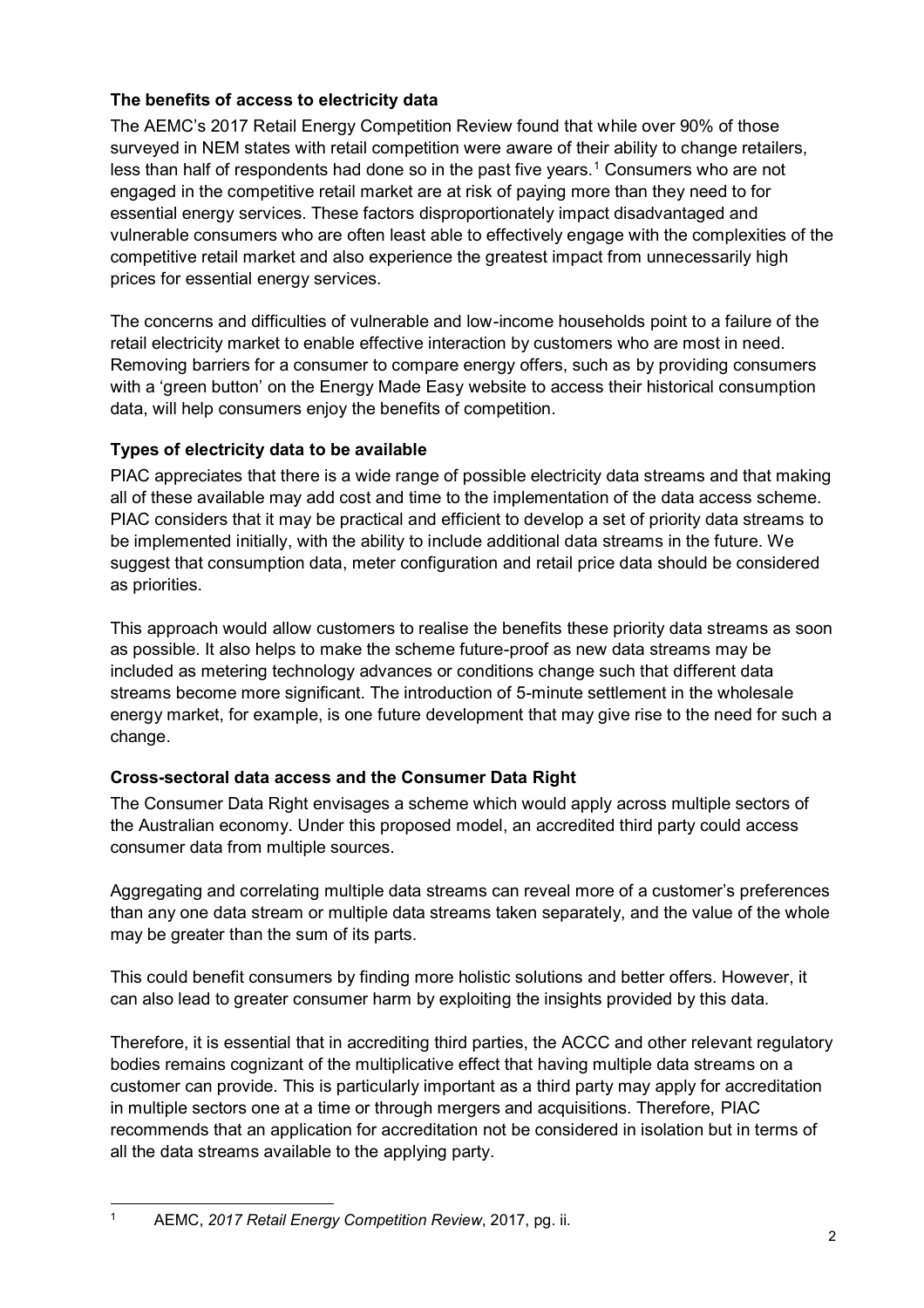### **Explicit informed consent of consumers**

As consumers must authorise a third party to access their data on their behalf, it is essential that the consumer understands exactly what they are agreeing to. Currently many contracts do not facilitate effective consumer understanding – instead burying the details and implications in pages of legalese or fine print.

To ensure that the schemes designed for data access are trusted by consumers and protect their interests, PIAC recommends that there be an obligation to obtain explicit informed consent from a consumer, in plain language, of the types of data they are authorising the third party to access and the limitations of its use. This should also include the intended use of the consumers data, retention of the data and limitations on the on-selling of the data.

The permissions approval used in installing smartphone apps may provide a useful starting point for communicating clearly and simply the types and levels of access being sought.

#### **Continued engagement**

PIAC would welcome the opportunity to meet with the project team and other stakeholders to discuss these issues in more depth.

Yours sincerely,

|  | Miyuru Ediriweera |
|--|-------------------|
|--|-------------------|

Senior Policy Officer, Energy and Water Public Interest Advocacy Centre

Direct phone: +61 2 8898 6525 E-mail: mediriweera@piac.asn.au **Craig Memery** Policy Team Leader, Energy and Water Public Interest Advocacy Centre

Direct phone: +61 2 8898 6522 E-mail: cmemery@piac.asn.au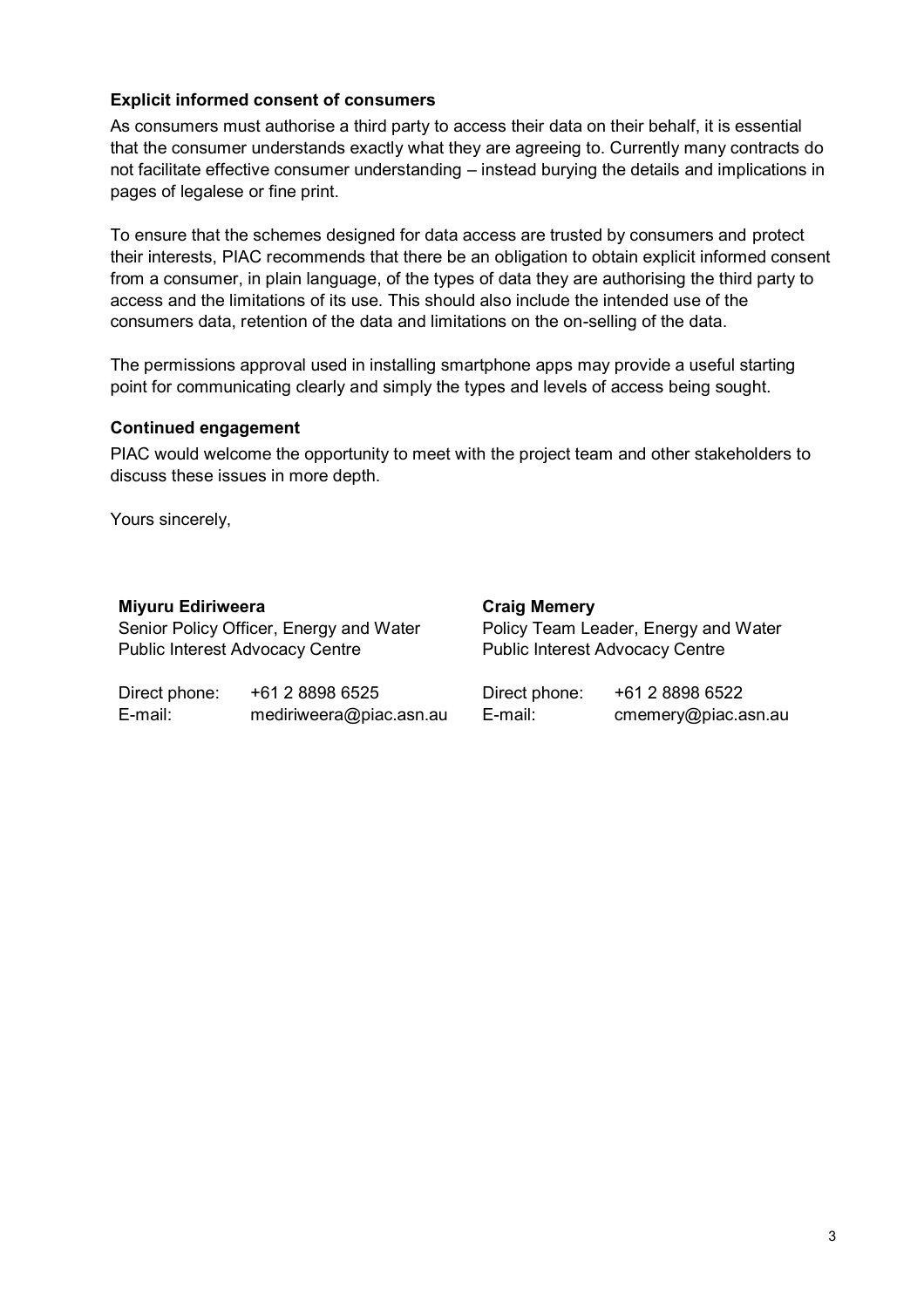

18 April 2018

Ms Daniela Moraes Australian Energy Market Commission PO Box A2449 Sydney South NSW 1235

Dear Ms Moraes,

## **National Electricity Amendment (Register of distributed energy resources) Rule 2018**

The Public Interest Advocacy Centre (PIAC) is an independent, non-profit legal centre based in New South Wales. Established in 1982, PIAC tackles systemic issues that have a significant impact upon disadvantaged and marginalised people. PIAC welcomes the opportunity to comment on the AEMC's National Electricity Amendment (Register of distributed energy resources) Rule 2018.

PIAC is supportive of the proposal to create and maintain a register of distributed energy resources (DER). The network and generation benefits outlined in the Consultation Paper are expected to result in cost savings which will have benefits to consumers through reduced supply charges. PIAC agrees that additional benefits to consumers, also outlined in the Consultation Paper, include the safety aspects in the event of a fire and other emergencies, product safety recall and proper product end of life disposal.

PIAC is also supportive of the register's use by policy makers, researchers and third parties to enable innovation in the energy system, particularly in regards to delivering demand response programs. PIAC recently undertook research examining the options provided by energy retailers for demand response for their consumers and we found that very few retailers are currently offering demand response options. Access to the data in a register (provided that appropriate protections of personal information are in place) could enable more demand response options for consumers provided by independent third parties. This would have benefits to the participating consumers, make it more financially viable to install DER due to higher take up, as well as benefits to all consumers through a more efficient system.

PIAC considers that the establishment of a register is time critical if it is to be effective and avoid the complexity that would ensue from the retrospective collection of the required information. In addition, the design of the register needs to be forward focused and enable the flexibility required to be relevant in the context of a rapidly evolving market.

Consideration also needs to be given to protecting consumer's privacy and a straight forward procedure developed to enable consumers to access and correct their own data.

Attached is PIAC's response to the questions outlined in the Consultation Paper.

Level 5, 175 Liverpool St Sydney NSW 2000 Phone: 61 2 8898 6500 Fax: 61 2 8898 6555 www.piac.asn.au ABN: 77 002 773 524